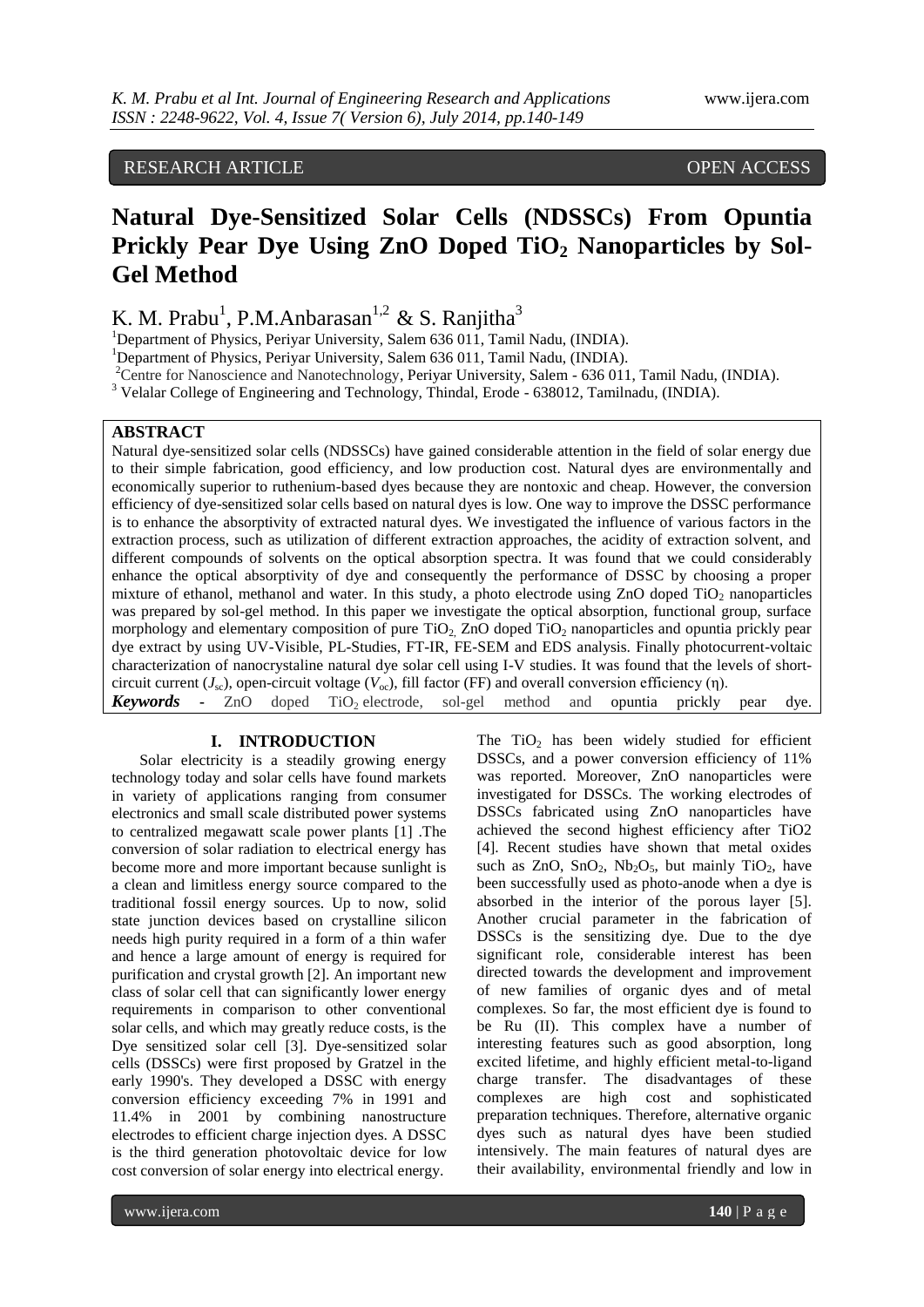cost. In general, a DSC comprises a nanocrystalline ZnO doped  $TiO<sub>2</sub>$  electrode modified with a dye fabricated on a transparent conducting oxide (TCO), platinum (Pt) counter electrode and an electrolyte solution with a dissolved iodide ion/tri-iodide ion redox couple between the electrodes [6]. In this work we describe first the preparation of  $ZnO$  doped  $TiO<sub>2</sub>$ nanostructure, followed by the process of dye extraction from opuntia prickly pear. In the second part we describe the solar cell preparation using opuntia prickly pear dye extracts from different solvents namely methanol, ethanol and water. In the third part we examine the optical absorption, functional group, optical band gap, surface morphology and elementary composition of pure  $TiO<sub>2</sub>$ , modified  $TiO<sub>2</sub>$  nanoparticles and natural dye extracts by using UV-Visible, FT-IR, PL, FE-SEM & EDS analyses. Finally overall conversion efficiency for opuntia prickly pear dye extracts from different solvents was determined using photovoltaic characterization [7-10].

# **II. MATERIALS AND METHODS 2.1. Chemicals Used**

Most of the Chemicals used in the research are standard chemicals that are normally available in the laboratory. Special materials for DSSC such as Plasitol, Idolyte TG 50 & FTO-glass are bought from Solaronix. The chemicals used in this study were titanium tetrachloride, zinc acetate dehydrate, benzyl alcohol, absolute ethanol, acetyl acetone, Methanol, Isopropanol, DFM solvent, Triton X-100, Polyethylene glycol, Idolyte TG 50 and diethyl ether were bought from Sigma-Aldrich. All the chemicals were used without further purification [11].

## **2.2. Preparation of ZnO/TiO2 Nanocomposites**

Metal oxide nanoparticles attract great attention in recent years on account of their special electronic and chemical properties. Among the metal oxide semiconductors,  $TiO<sub>2</sub>$  and  $ZnO$  have been investigated extensively due to their chemical stability and efficient photo catalytic properties. In this paper,  $ZnO$ -doped  $TiO<sub>2</sub>$  nanoparticles with high photo catalytic activity were synthesized by sol-gel method. The sol-gel method is a versatile process used for synthesizing various oxide materials because it allows very simple control of particle size and the experimental process. The major advantages of this method are high purity of precursors and homogeneity of the sol-gel products with a high purity of physical, chemical, and surface morphological properties. The precursors are used for obtaining composites with molar ratio of 9:1 (TiO<sub>2</sub>: ZnO).The reactions were performed in a regular glass beaker at a controlled heating. For the preparation of nanopowder, one gram zinc acetate dehydrates was dissolved in 5 ml absolute ethanol and fed into 75 ml

benzyl alcohol. Thus, to a beaker containing the obtained mixture of 4 ml  $TiCl<sub>4</sub>$  was slowly added under constant stirring at room temperature. Initially, the reaction mixture was coloured in orange-red and contained some white fluffy precipitates that are completely dissolved on mixing. The container was covered with a Petri dish and the reaction mixture was stirred continuously at  $100^{\circ}$ C for 10 hours. Thus obtained materials were left at 30°C for 10 days. The resulting white thick suspensions were centrifuged at 5000 rpm for 30 minutes. The white precipitates were then washed two times with absolute ethanol and diethyl ether .After every step of washing, the solvent was separated by centrifugation. The collected materials were dried in air overnight and then grinded into a fine powder. The obtained powders were annealed at  $600^{\circ}$ C for 5 hours. The combination of these methods fosters the generation of a stable structure between the  $TiO<sub>2</sub>$  and ZnO. For most of the photo catalytic decomposition processes, photonic efficiency is relatively low, and furthermore, photo catalytic reactions on  $TiO<sub>2</sub>$  nanoparticles can usually be induced only by ultraviolet light, which limits the application of  $TiO<sub>2</sub>$  as a photo catalyst with visible light [12-14]

# **2.3. Substrate Cleaning**

Coated glass with highly F-doped Transparent Conducting Oxide (TCO) usually serves as a support for the dye-sensitized oxide. It allows lightly transmission while providing good conductivity for current collection. The Substrates are first dipped into acetone with ultrasonic bath for 20 minutes to dissolved unwanted organic materials and to remove dust and contamination material that are left on the substrates post manufacture. Another 20 minutes of ultrasonic bath in methanol is followed in order to remove the acetone and materials that are not cleansed or dissolved by acetone. Finally, a 30 minutes ultrasonic bath in isopropanol was needed to further remove the residual particles on the substrates.

# **2.4. ZnO/TiO2 Photoanode Deposition on FTO Glass Plate**

It is very important to work with a fingerprint free F-doped Transparent Conducting Oxide (TCO), always gloves were used and FTO was cleaned with alcohol prior to use FTO was heated to 50°C at the beginning of the process to increase the adhesion and the scotch 3M adhesive tapes were applied on the edge of the conductive side of the FTO glass plate. The reason for applying tapes was preparing a mould such that nonsintered ZnO doped  $TiO<sub>2</sub>$  has always same area and thickness for all samples. A certain proportions of  $ZnO$  doped  $TiO<sub>2</sub>$  powder with ethanol, acetyl acetone; polyethylene glycol and triton(X-100) were mixing for 30 minutes in agate mortar. Then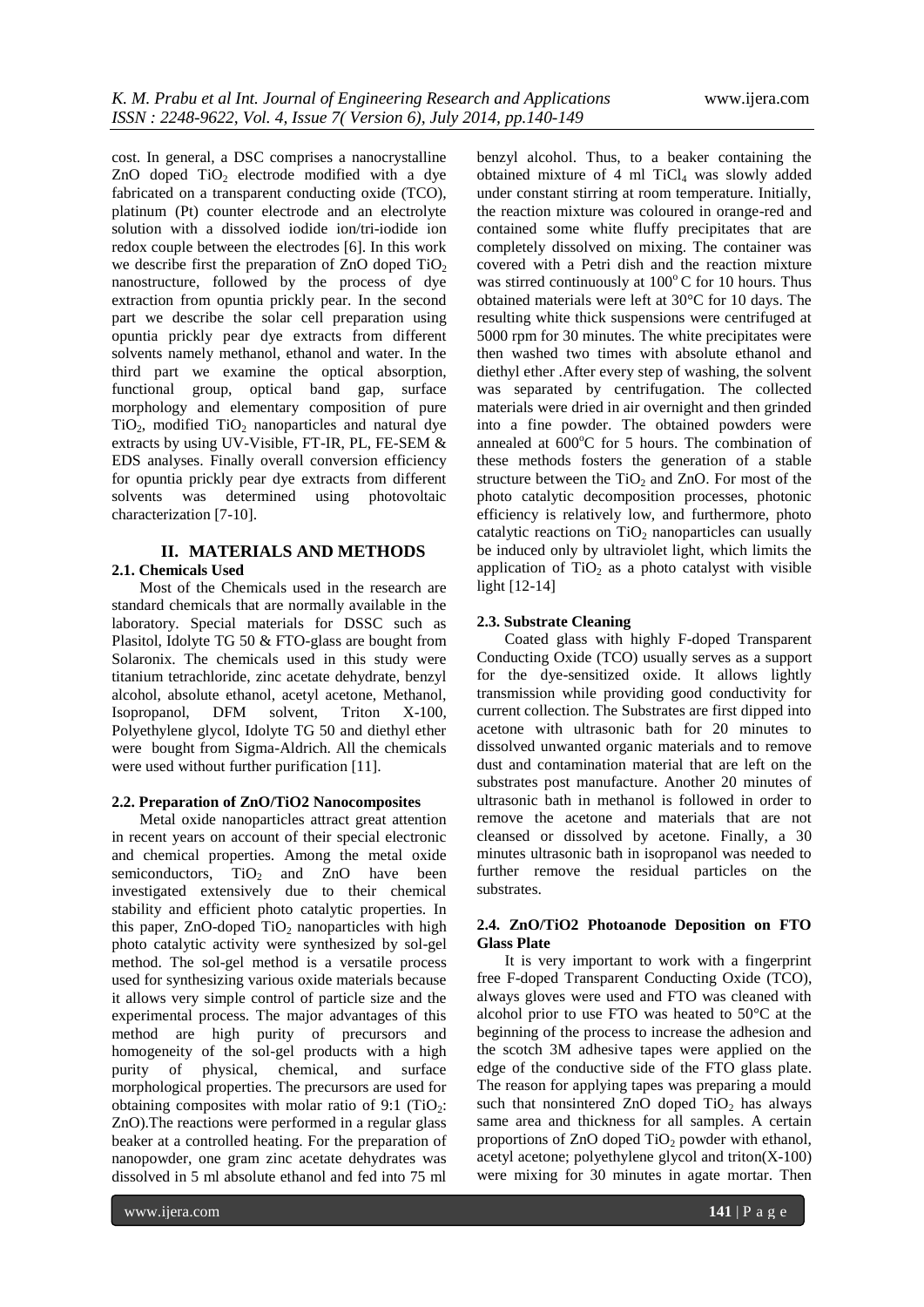ZnO doped  $TiO<sub>2</sub>$  colloidal was dropped on the conductive side of the FTO after the conductive side of the FTO was checked by the multimeter. Then, the ZnO doped  $TiO<sub>2</sub>$  paste was uniformly distributed over the FTO by Doctor Blade method. Doctor blade means a film smoothing method using any steel, rubber, plastic, or other type of blade used to apply or remove a liquid substance from another surface. The term "doctor blade" is derived from the name of a blade used in conjunction with the doctor roll on the letter press. The term "doctor blade" eventually mutates into the term "doctor blade" [15]

#### **2.5 Heat Treatment for Photo anode**

The scotch 3M adhesive tapes were removed from the ZnO doped  $TiO<sub>2</sub>$  coated FTO glass plate and plates were sintered at 450°C for 30 minutes in air. The colour of ZnO doped TiO2 becomes brown in the middle of the sintering process and then its colour changes to the brownish-white. This colour remained till the end of the sintering process. This is to ensure that the polymer or macromolecules in ZnO doped  $TiO<sub>2</sub>$  colloid such as acetyl acetone can be removed, leaving tiny holes in nano layers, resulting in better dye absorption and better contact between ZnO doped  $TiO<sub>2</sub>$  particles. In consequence, it optimizes the chances of electrons being excited by the photons and increases the amount of excited electrons entering into the ZnO doped  $TiO<sub>2</sub>$  conduction band.

## **2.6. Preparation of dye sensitizer solutions**

The fresh opuntia prickly pear was collected from Uthangarai taluk, Krishnagiri district as shown in figure 1. The collected fruit is first washed with running water then washed with distilled water as removing the unwanted dust particles on the fruits. Then the outer layer of the fruit is removing then cutting by sharp knife and then we can extract the natural dye of the opuntia fruit. Approximately 10 ml natural dye extract was dissolved in 30 ml of methanol, ethanol and water. Then the pure solutions were filtered out from solid residues by extraction process. Further purification of the extract was avoided to achieve efficient sensitization using simple extraction procedures. The extractants were properly stored, protected from sunlight and used further as sensitizers in DSSCs .The photograph of dye dipped FTO glass plate as shown in Fig. 1(b)

#### **2.7. Preparation of Counter Electrode**

The platinization procedure given by solaronix was applied because the material was taken from solaronix. Actually, this method is simply called thermal decomposition which is most widely used platinization procedure. Plastitol was applied on the surface by using a brush. All FTO glasses were sintered at 450°C for 15 minutes for decomposition

which was the minimum required calcinations condition according to the procedure [16].

# **2.8. Nano crystalline Dye Sensitized Solar Cell Assembly**

Sensitized ZnO doped TiO<sub>2</sub> photo-anode and the counter electrode was stacked together face to face and the liquid electrolyte, Idolyte TG 50 solution drop penetrated into the working space and counter electrode via capillary action. The two electrodes were held with binder clips [17-20].

# **III. RESULTS AND DISCUSSION 3.1 UV-Visible Spectroscopy**

The UV-visible spectral studies of the opuntia prickly pear dye extracts were carried out by using Lambda 35 model UV-visible spectrometer in the range of 200 to 1200 nm. The opuntia prickly pear dye is extracted from different medium such as methanol, ethanol and water corresponding to samples A, B, and C respectively as shown in figure.2 (a). The optical band gap of the opuntia prickly pear was determined from the absorption spectra using the relation Eg=  $hc/\lambda$ , where h is Planck's constant, c is speed of velocity of light and  $\lambda$ is the cut-off wavelength. The broad absorption and sharp intense peak is obtained in between 350 to 450 nm. In the sample A obtained at longer wavelength compare to other samples. The peak at 411 nm and 465 nm observed at sample -A corresponding to band gap value of 3.02 eV & 2.6 eV respectively. In the sample B the sharp intense peak observed at 408 and 441nm and its corresponding band gap value is 3.04 eV and 2.8 eV respectively. In the sample C the sharp intense absorption peak is observed at the wavelength of 429 nm and its corresponding band gap value is 2.89 eV. These results concluded that the sample A belongs to the small band gap value compare to the other samples. The absorption spectrum of opuntia prickly pear dye in methanol shows the entire visible region. It is a good condition for solar cell applications. The UV –Visible absorption spectra of dye dipped FTO glass plate as shown in figure.2 (b). The broad absorption peak is obtained in the visible region.

## **3.2 Fourier Transform Infrared Analysis (FT-IR)**

The Fourier transform infrared (FTIR) Spectra of opuntia prickly pear dye extracted were recorded on Perkin Elmer spectrometer using KBr pellet technique in the range of  $3500 - 500$  cm<sup>-1</sup>. FTIR spectra of opuntia prickly pear dye extracted from methanol, ethanol and water as shown in figure 3. From the sample A the peak absorbed at  $3565 \text{ cm}^{-1}\text{is}$ due to presence of O-H stretching in the compound type of alcohols, phenols. The peak absorbed at 2891 cm<sup>-1</sup> is due to presence of C-H stretching in the compound type of hydrocarbons. The peak absorbed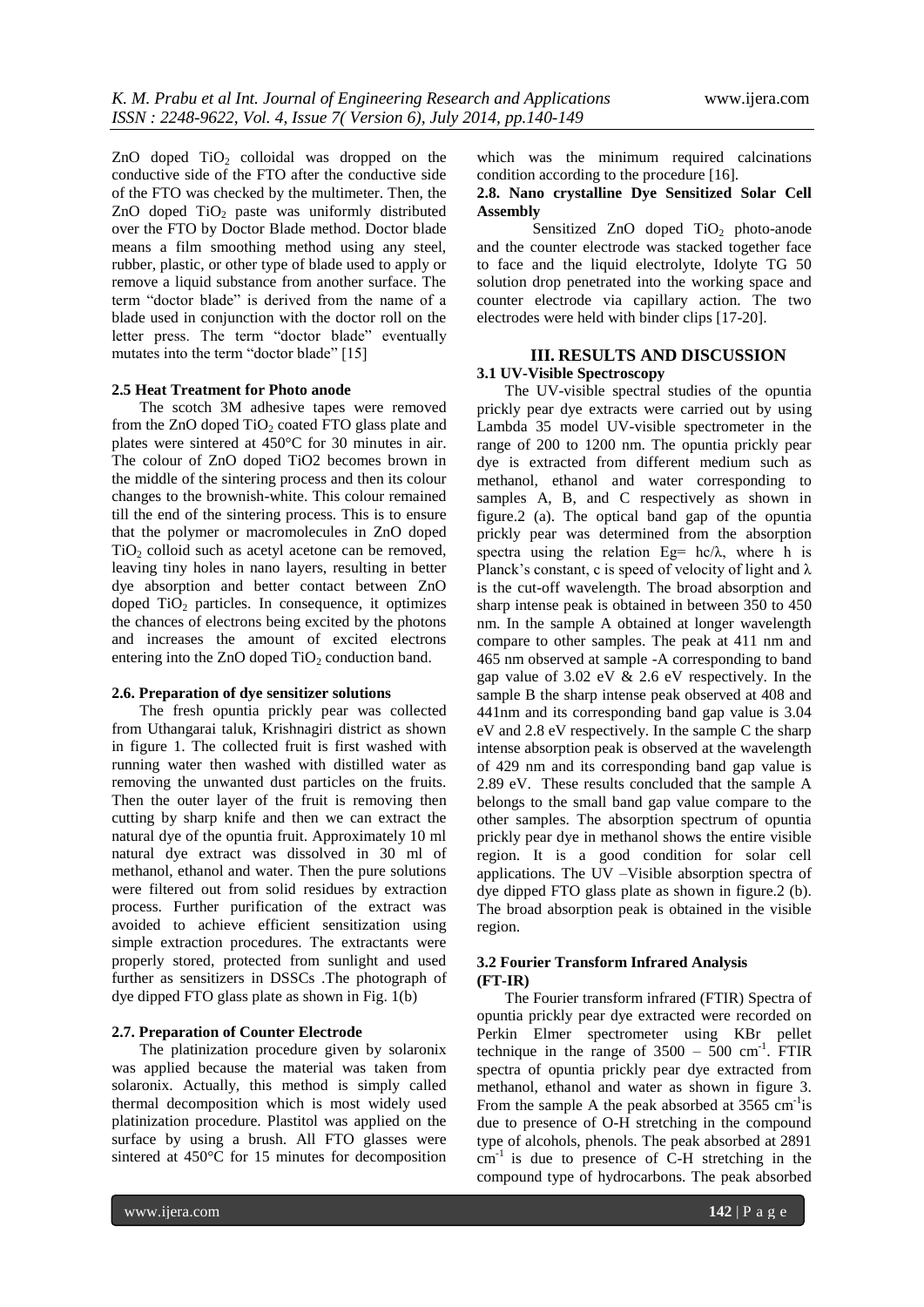at  $2760 \text{ cm}^{-1}$  is due to presence of O-H stretching in the compound type of Ketones. The peak absorbed at 2195 cm<sup>-1</sup> is due to presence of C≡C stretching in the alkynes. The peak absorbed at  $1282 \text{ cm}^{-1}$  is due to presence of C-H plane bending in aromatic. The peak absorbed at  $1021 \text{ cm}^{-1}$  is due to presence of C-O stretching in aryl, alkyl. The peak absorbed at 891  $cm<sup>-1</sup>$  is due to presence of C-H out of plane in R2C =CH2.From the sample B the peak absorbed at 3543  $cm<sup>-1</sup>$  is due to presence of O-H stretching in the compound type alcohols and phenols. The peak absorbed at  $2956 \text{ cm}^{-1}$  is due to presence of C-H stretching in CH3 groups. The peak absorbed at 2652  $cm<sup>-1</sup>$  is due to presence of C-H stretching in the alkynes. The peak absorbed at  $2195 \text{ cm}^{-1}$  is due to presence of C≡C stretching in RC≡CR (unsymmetrical). The peak absorbed at  $1369 \text{ cm}^{-1}$  is due to presence of C-H bending in the CH  $(CH<sub>3</sub>)<sub>2</sub>$ . The peak absorbed at 1021 cm<sup>-1</sup> is due to presence of C-O stretching in the aryl alky. The peak absorbed at  $891 \text{cm cm}^{-1}$  is due to presence of C-H out of plan bending in  $R_2C=CH_2$ . The peak absorbed at  $673 \text{ cm}^{-1}$  is due to presence of C-H out of plane RCH=CHR (cis). From the sample C, the peak absorbed at  $3521 \text{ cm}^{-1}$  is due to presence of O-H stretching in alcohol & phenols. The peak absorbed at 2195 cm<sup>-1</sup> is due to presence of C≡C stretching in RC≡CR (unsymmetrical).The peak absorbed at 1434  $cm<sup>-1</sup>$  is due to presence of C=H stretching in Aromatic. The peak absorbed at  $1260 \text{ cm}^{-1}$  is due to presence of C-O stretching in Aryl alkyl. The peak absorbed at  $913 \text{ cm}^{-1}$  is due to presence of C-H out of plane bending in RCH=CH<sup>2</sup> .The peak absorbed at 2195 cm<sup>-1</sup> is due to presence of C≡C stretching in the alkynes.

#### **3.3 Photo Luminescent (PL) studies**

An investigation on the PL measurements of the opuntia prickly pear dye extracted from methanol, ethanol and water as corresponding to samples A, B, and C respectively shown in figure 4 (a). The broad absorption and sharp intense peak observed in the range of 400-600 nm. In the sample A obtained at high absorption at longer wavelength compare to other samples. The broad and high absorption peak observed at 444 nm and 544 nm observed at sample A corresponding band gap value is 2.79 eV and 2.28 eV. In the sample B longer wavelength broad intense peak observed at 419nm and its corresponding band gap value 2.96 eV and small absorption secondary peak absorbed at 520nm corresponding band gap value is 2.3 eV. From the sample C a broad and high absorption peak observed at 422nm and its corresponding band gap value is 2.94 eV and a secondary small absorption peak observed at 475 nm and corresponding band gap value is 2.6 eV.

## **3.4 Field Emission Scanning Electron Microscopy (FE-SEM) Analysis**

The morphologies of the pure and ZnO doped  $TiO<sub>2</sub>$  nanoparticles as shown in figure 5 (a). The modified  $TiO<sub>2</sub>$  nanopaste coated on conducting side of FTO glass plate after dipped in opuntia prickly pear dye extracts were studied by using FE-SEM analysis and micrographs are shown in figure 5 (b). From the FE-SEM images it is revealed that the zinc oxide doped  $TiO<sub>2</sub>$  nanopaste coated on conducting side of FTO glass after dipped dye solutions. The film deposited from the sample A has larger grain size rather than of other samples due to its higher grain size it exhibits lesser receptivity and also higher transparency which are important for TCO applications. It is clear that the prepared sample A has regular oval , spherical shape and uniform size, good packing density with an average size of 30 nm and one can see some coalesced nanoparticles with a size of about 35 nm.

#### **3.5 EDS Analysis**

The semi quantification of elemental analyses to identify the weight percentage of major and minor elements present in the samples were done using Energy Dispersive X-ray Spectrometer (EDS),JEOL model, JSD-5610 LV with an accelerating voltage of 20KV. The result of energy dispersive X-ray spectroscopic (EDS) analysis of pure  $TiO<sub>2</sub>$  and ZnO doped TiO<sub>2</sub> nanopowders are shown in fig 6 (a)  $\&$ 6(b). Trace elements are estimated by determining the percentage abundance of elements such as Ti, O & Zn present in the sample. In pure  $TiO<sub>2</sub>$  the concentration of titanium is 89.10% and the concentration of oxygen is 10.90% this result gives to the titanium and oxygen presents in sample. The ZnO doped  $TiO<sub>2</sub>$  nanopowder as the concentration of Titanium is 85.40%, the concentration of oxygen is 11.79% and the concentration of Zn is 2.81% as shown in figure. It shows that ZnO is present in the evidence of  $ZnO$  doped  $TiO<sub>2</sub>$  nano powder.

# **3.6 ATOMIC FORCE MICROSCOPY** (**AFM) Analysis**

Atomic force microscopy (AFM) was used to study a variety of surface effects present in embossed structures, thin film coatings, and polymeric substrates. Comparisons between scanning electron microscopy (SEM), optical microscopy and stylus methods of characterizing surface morphology show that AFM reveals information in three-dimensional format not previously available. All the obtained films were transparent, adherent and free of cracks. The zinc oxide doped  $TiO<sub>2</sub>$  nanopaste coated on conducting side of FTO glass after dye dipped dye solution thin films as analyzed by using AFM as shown in figure 7. An investigation zinc oxide doped  $TiO<sub>2</sub>$  nanopaste coated on conducting side of FTO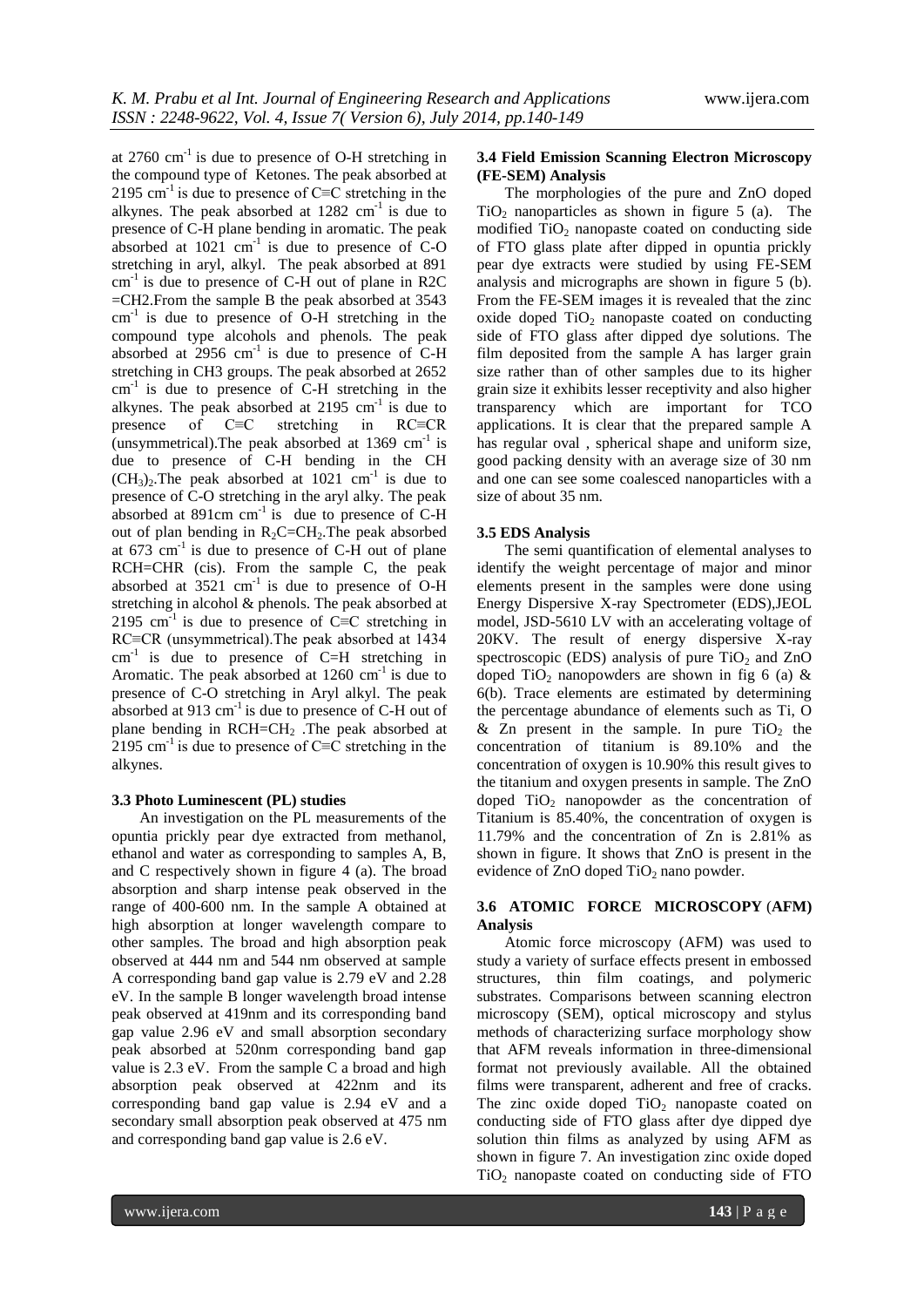glass after opuntia preakly pear dye extracted from the solvent methanol, ethanol and acetone as shown in figure. 7 (a), (b)  $\&$  (c) corresponding to samples A, B, and C respectively. The thin films showed homogeneous morphology surfaces with spherical particles of regular size and uniform distribution. The particle diameter was measured at different points of the surface by particle analysis tool and the average size calculated was about 17 nm. The mean roughness measured for this sample was 0.84 nm. The film deposited from the sample A has larger grain size rather than of other sample due to its higher grain size it exhibits lesser receptivity and also higher transparency which are important for TCO applications. It is clear that the prepared sample A has regular spherical shape and uniform size, good packing density compare to other samples

## **3.6. Photocurrent-Voltage (I-V) Characteristics of the DSSC**

Photovoltaic measurements were carried out using a halogen light source that was focused to one sun at Air Mass (AM) 1.5, at the surface of the cells. The spectral output of the lamp was matched in the region 350 nm and 800 nm with the aid of a Schott KG-5 sunlight filter so as to reduce the mismatch between the stimulated and the true solar spectrum to less than 2%. The current-voltage characteristics of the cells were determined by biasing the cells externally and measured the photocurrents is shown in figure 8. The overall photo conversion efficiency (η) is calculated from the integral photocurrent density (Jsc), the open circuit photocurrent (Voc), the fill factor (FF) of the cell, and the intensity of the incident light (Pin). From the figure 8 & table 2 shows the conversion efficiencies of DSSCs fabricated using opuntia prickly pear in different medium such as methanol, ethanol and acetone for samples A, B  $\&$  C respectively. The open-circuit voltage (Voc), short-circuit current density (Jsc), fill factor (FF) and conversion efficiency (η) of the Sample-A was, Voc=0.4562 V, Jsc=3.2222 mA/cm<sup>2</sup>, FF= $0.3669$  and  $(\eta)$  is 0.5392 %, the Sample-B was Voc=0.4187 V, Jsc=2.778 mA/cm<sup>2</sup>, FF=0.3543, and (η) is 0.4120 %, the Sample-C was Voc=0.375 V,  $Jsc=2.33 \text{mA/cm}^2$ , FF=0.3543, and (η) is 0.2782 % respectively. In the present study, sample A has higher conversion efficiency compared to the other samples.

# **IV. CONCLUSION**

The pure and  $ZnO$  doped  $TiO<sub>2</sub>$  nanopowders were synthesized by sol-gel method to enhance the solar energy conversion efficiency. From the UV-Visible absorption spectra of opuntia prickly pear dye in methanol shows that the small band gap in the entire visible region and it is a good condition for the solar cell applications compare to other samples. The

opuntia prickly pear having different functional groups is identified for the both samples and vibration assignment has been carried out by the FTIR spectral analysis. The PL spectra of the opuntia prickly pear dye in methanol gives the relation between solar energy conversion efficiency, spectroscopic properties and also obtained cut-off wavelength. The 3D image of atomic force microscopy (AFM) was used to study a variety of surface effects present in embossed structures, thin film coatings, and polymeric substrates. From the FE-SEM results give the average particle size of pure and synthesized nanoparticles is measured as 30 nm and 25 nm. It shows the synthesized particles size are decreased compared to pure  $TiO<sub>2</sub>$ . In this EDX analysis Zn and O is present in the evidence of ZnO doped  $TiO<sub>2</sub>$  nano powder. In the photovoltaic measurements were carried out the open-circuit voltage (Voc), short-circuit current density (Jsc), fill factor (FF) and energy conversion efficiency (η) of the Sample-A, B & C. The sample-A showed the excellent solar energy conversion efficiency compared to other samples.

# **REFERENCES**

- [1] Janne Halme "*Dye-sensitized nanostructured and organic photovoltaic cells: technical review and preliminary tests*" February 12, 2002
- [2] D. Arun Kumar, Francis P. Xavier and J. Merline Shyla "*Natural dye sensitization of TiO<sup>2</sup> Thin Films using Lawsone dye extracted from Lawsonia Inermis for Solar Cell Applications*" Archives of Applied Science Research, 2012, 4 (5):2122-2132 ISSN 0975-508
- [3] Adenike. O Boyo & Henry. O. Boyo "*Dye Sensitized Nanocrystaline Titania Solar Cell Using Laali Stem Bark (lawsonia inermis)"* Transnational Journal of Science and Technology May edition vol. 2, No.4
- [4] Sofyan A. Taya, Taher M. El-Agez, Hatem S. El-Ghamri, Monzir S. Abdel-Latif "Dyesensitized solar cells using fresh and dried natural dyes" ijmsa. 2013; 2(2): 37-42 20130202.11
- [5] Angel Ramon Hernandez-Martinez , Miriam Estevez, Susana Vargas , Fracisco Quintanilla and Rogelio Rodriguez "*New Dye-Sensitized Solar Cells Obtained from Extracted Bracts of Bougainvillea Glabra and Spectabilis Betalain Pigments by Different Purification Processes*" Int. J. Mol. Sci. 2011, 12, 5565-5576; doi:10.3390/ijms12095565
- [6] Yasuo CHIBA, Ashraful ISLAM, Yuki WATANABE, Ryoichi KOMIYA, Naoki KOIDE and Liyuan HAN "*Dye-Sensitized*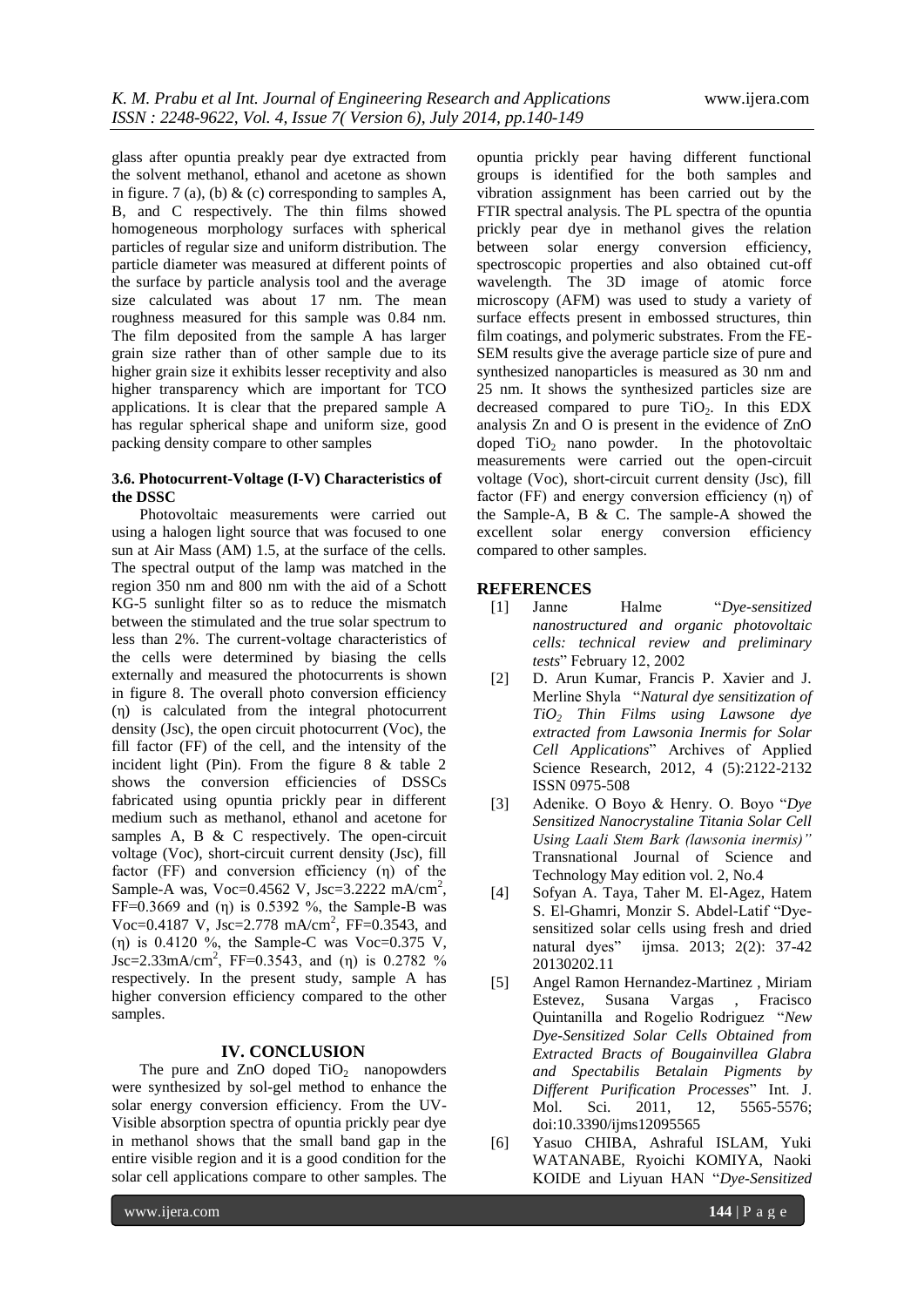*Solar Cells with Conversion Efficiency of 11.1%* " Japanese Journal of Applied Physics Vol. 45, No. 25, 2006, pp. L638– L640

- [7] W. Choi, A. Termin, M. Hoffmann, J. Phys. Chem. 98 (1994) 13669.
- [8] R. Asahi, T. Morikawa, T. Ohwaki, K. Aoki, Y. Taga, Science 293 (2001) 269.
- [9] T. Ishii, H. Kato, A. Kudo, J. Photochem. Photobiol. A: Chem. 163 (2004) 181.
- [10] J. Sun, S. K. Lee, Y. S. Lee, Applied Surface Science 257 (2011) 2164–2169.
- [11] M. Fernandez-Garcia, A. Martinez –Arias, J. C. Hanson, J. A Rodriguez,*Nanostructured Oxides in Chemistry: Characterization and Properties. Chem*. Rev., 104,(9),4063- 4104,(2004).
- [12] A. C. Pierre, *Introduction to sol-gel processing*, Kluwer Academic Publishers; Boston, 394(1998).
- [13] Hee-Je Kim, Dong- Jo Kim, S.N. Karthick,, K.V. Hemalatha, C. Justin Raj, Sunseong ok, Youngson choe "*Curcumin Dye Extracted from Curcuma longa L. Used as Sensitizers for Efficient Dye-Sensitized Solar Cells*" Int. J. Electrochem. Sci., 8 (2013) 8320 – 8328.
- [14] J. Chae, D.Young Kim, S. Kim, M. Kang, Journal of Industrial and Engineering Chemistry 16 (2010) 906–911
- [15] A. I. Kontos, A.G. Kontos, D.S. Tsoukleries, M.C. Bernard, N. Spyrellies, P. Falaras, Journal of materials processing technology 1 9 6,243-248,(2008).
- [16] T. Ma, M. Akiyama, E. Abe, I. Imai, Nano Lett. 5 (2005) 2543.
- [17] H. Tian, L. Hu, C. Zhang, W. Liu, Y. Huang, L. Mo, L. Guo, J.Sheng, S. Dai, J. Phys. Chem. C 114 (2010) 1627.
- [18] K. Ko, Y. Lee, Y. Jung, J. Colloid. Interface Sci. 283 (2005) 482.
- [19] M.N. An'amt , S. Radiman, N.M. Huang , M.A. Yarmo, N.P. Ariyanto, H.N. Lim, M.R. Muhamad Ceramics International 36 (2010) 2215–2220.
- [20] W. Xu, S. Dai, L. Hu, L. Liang, K. Wang, Chin. Phys. Lett. 23 (2006) 2288. **FIGURE CAPTION Fig.1 (a)**: Photograph of sample **Fig.1 (b)**: Photograph of preparation of photo anode.

**Fig. 2(a):** UV –Visible absorption spectra of opuntia prickly pear dye extract (sample-Amethanol, sample-B -ethanol and sample-C water)

**Fig.2 (b):** UV –Visible absorption spectra of dye dipped FTO glass plate

**Fig. 3:** FTIR spectral analysis of opuntia prickly pear dye extracts (Sample-A-Methanol, sample-B -Ethanol and sample-C -Water)

**Fig.4 (a):** PL study of opuntia prickly pear dye extracts

**Fig. 4 (b):** PL studies of after dye dipped FTO glass coated with  $ZnO$  doped  $TiO<sub>2</sub>$ nanopaste

**Fig.5 (a):** FE-SEM image of pure TiO<sub>2</sub> &  $ZnO$  doped TiO<sub>2</sub>

**Fig.5 (b):** FE-SEM images of after dye dipped FTO glass coated with ZnO doped  $TiO<sub>2</sub>$  nanopaste (samples-A, B, & C)

**Figure .6 (a & b):** EDS analysis of pure  $TiO<sub>2</sub>$  & ZnO doped TiO<sub>2</sub> nanopowder<br>**Figure.** 7 AFM images o

**Figure. 7** AFM images of 3D configuration in zinc oxide doped TiO2 nanopaste coated on conducting side of FTO glass after dye dipped (Sample-A, B &C )

**Fig.8** Photocurrent-voltage characterization of opuntia dye extracts (sample-A-Methanol, sample-B -Ethanol and sample-C -Water)

# **TABLE CAPTION**

#### **Table.1:** Parameters of PL Spectra**. Table.2:** Photovoltaic Parameters of samples A, B & C



**Fig.1 (a)**



**Fig.1 (b)**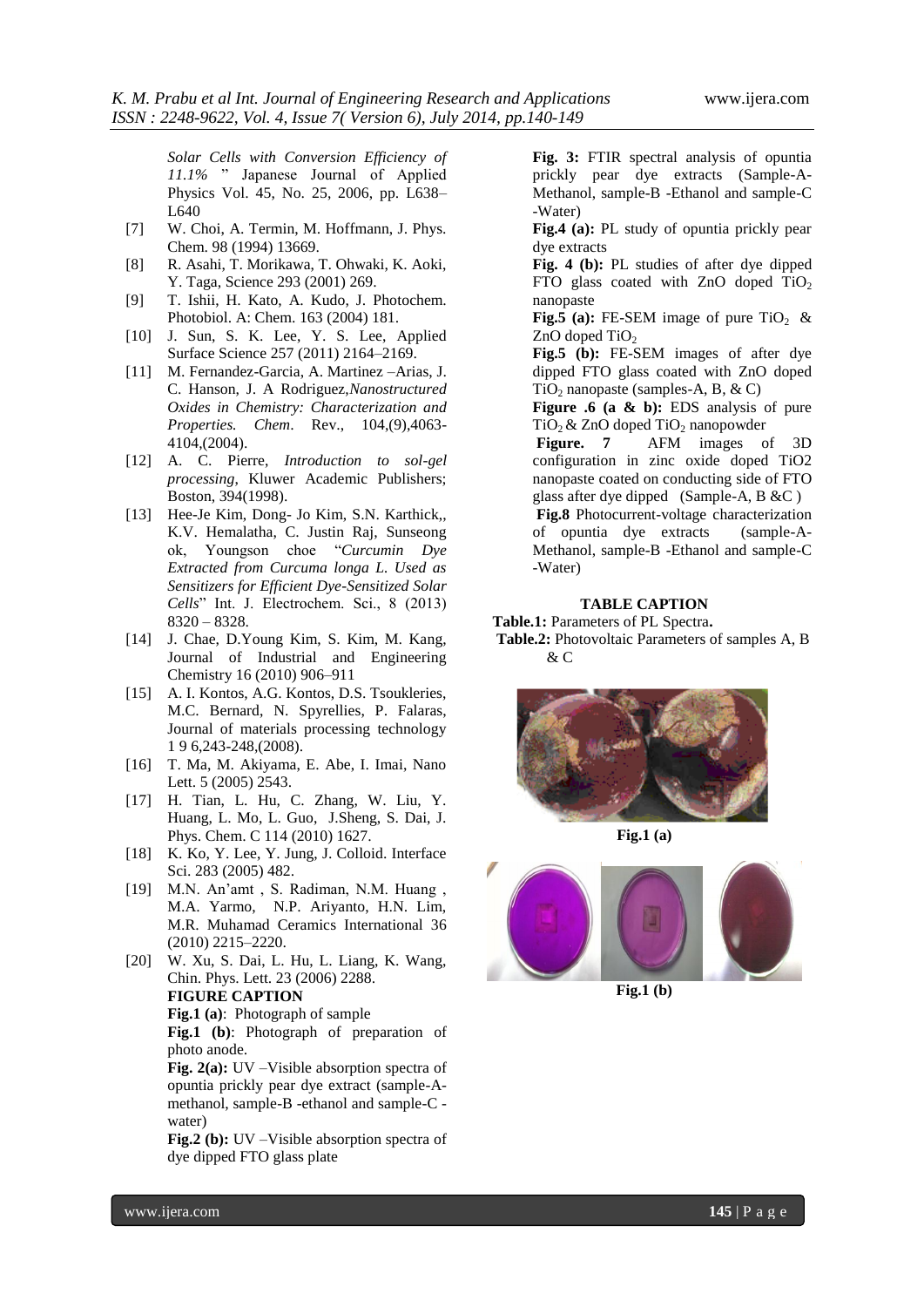1000

800

900

1200



www.ijera.com **146** | P a g e

800

900

700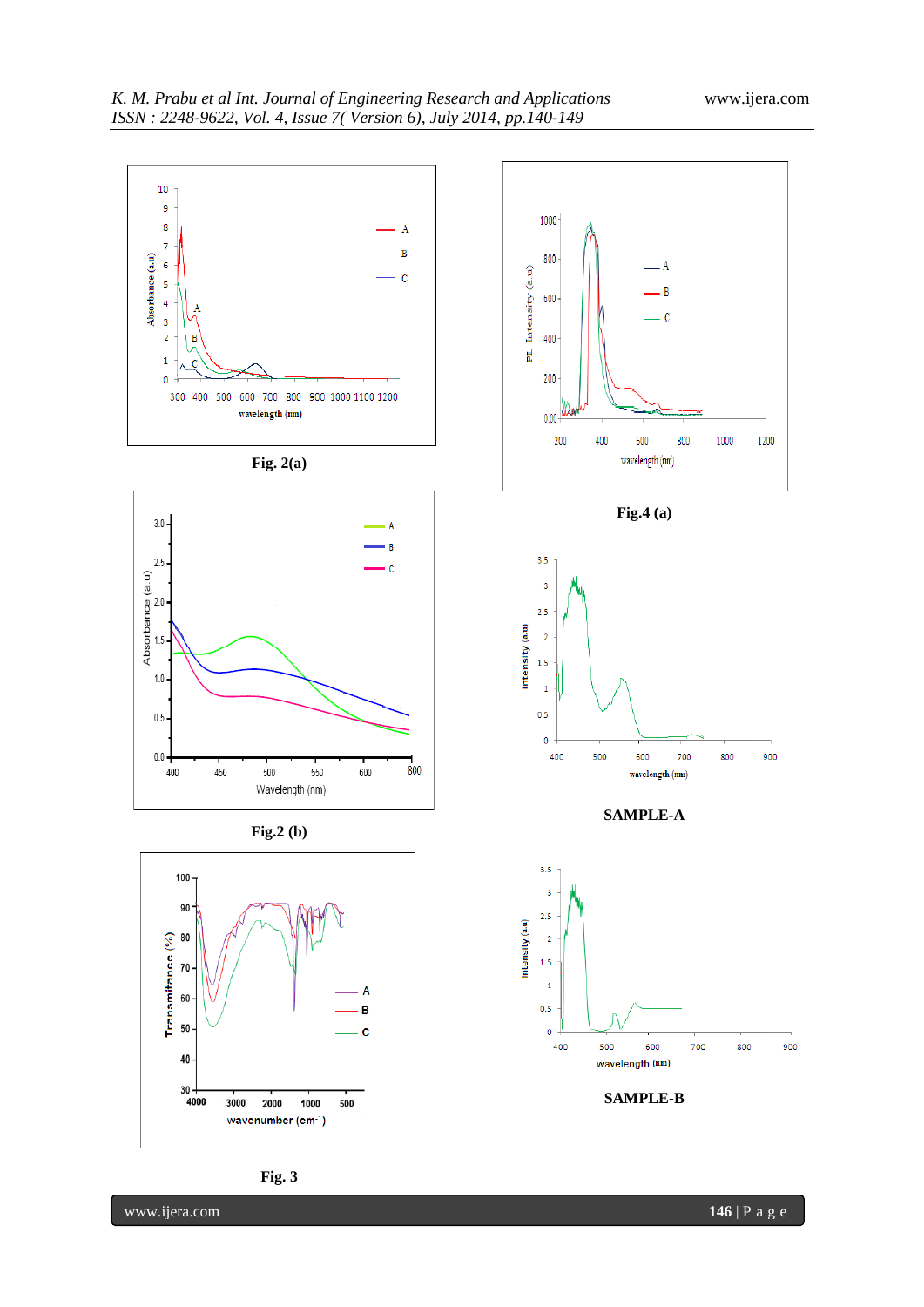

**SAMPLE-C Fig. 4 (b)**



\ **SAMPLE-A**





**SAMPLE-B**



**Fig.5 (a)**



**SAMPLE-C Fig.5 (b)**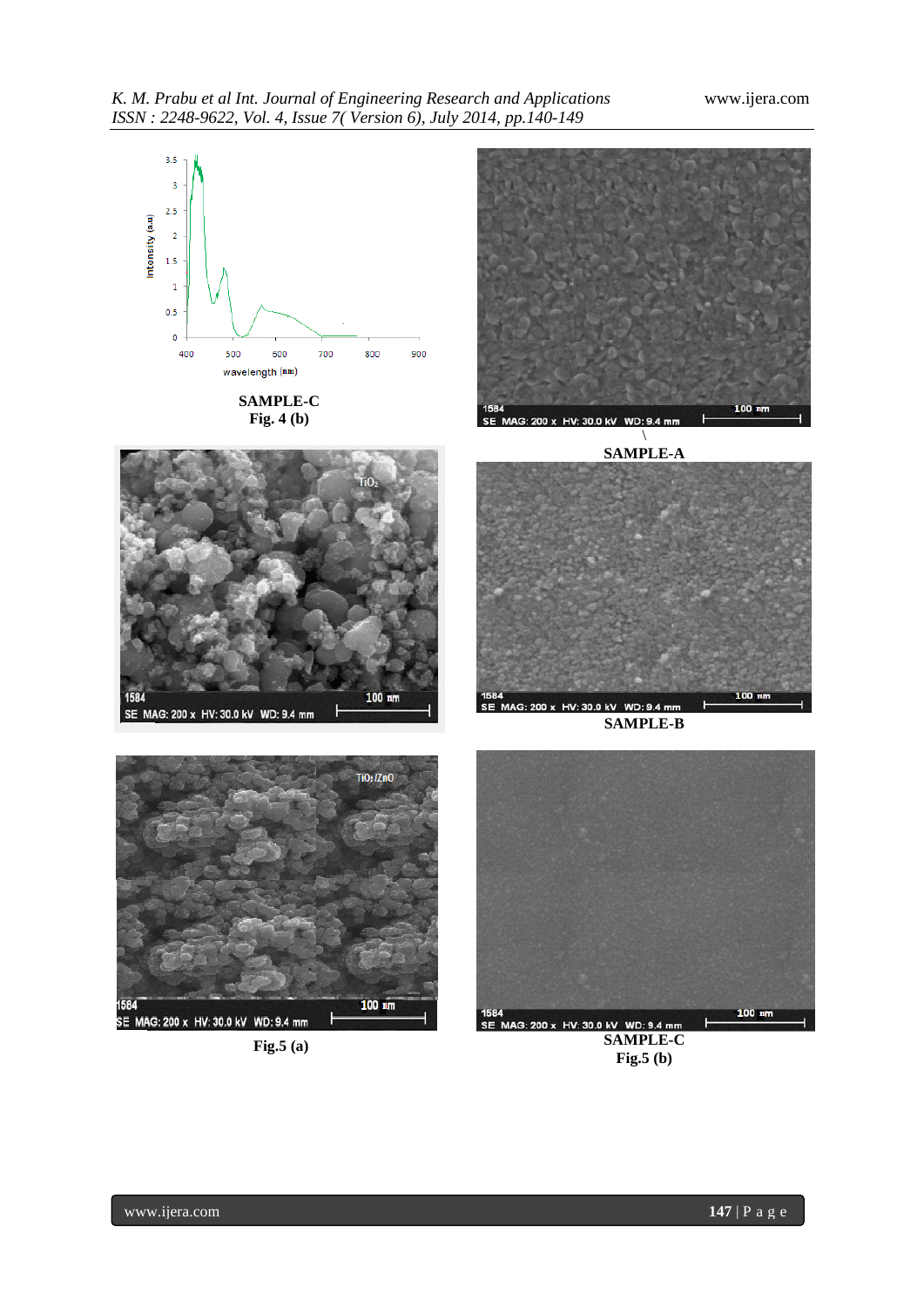



**SAMPLE-A**



**SAMPLE-B**



**SAMPLE-C Fig.7**